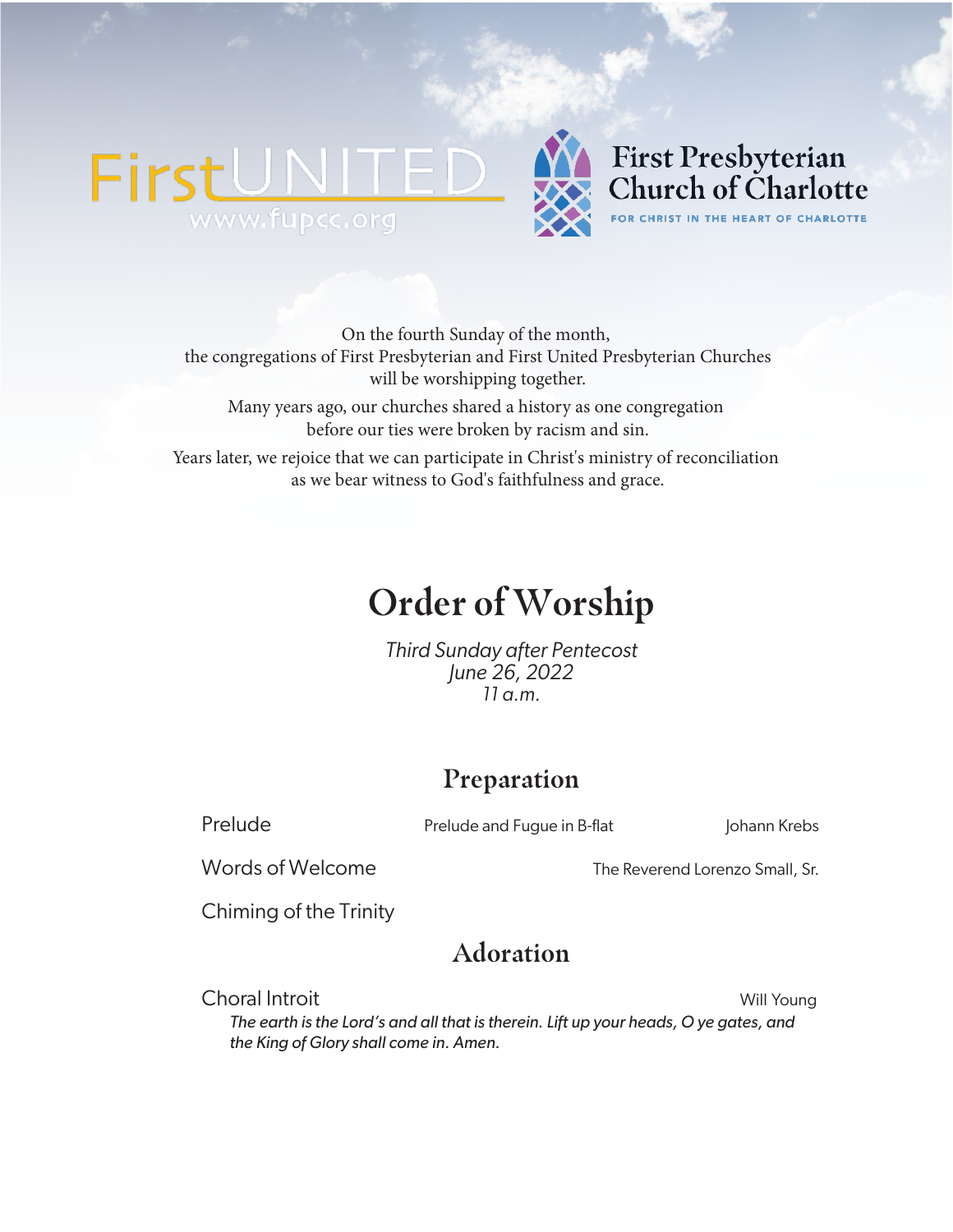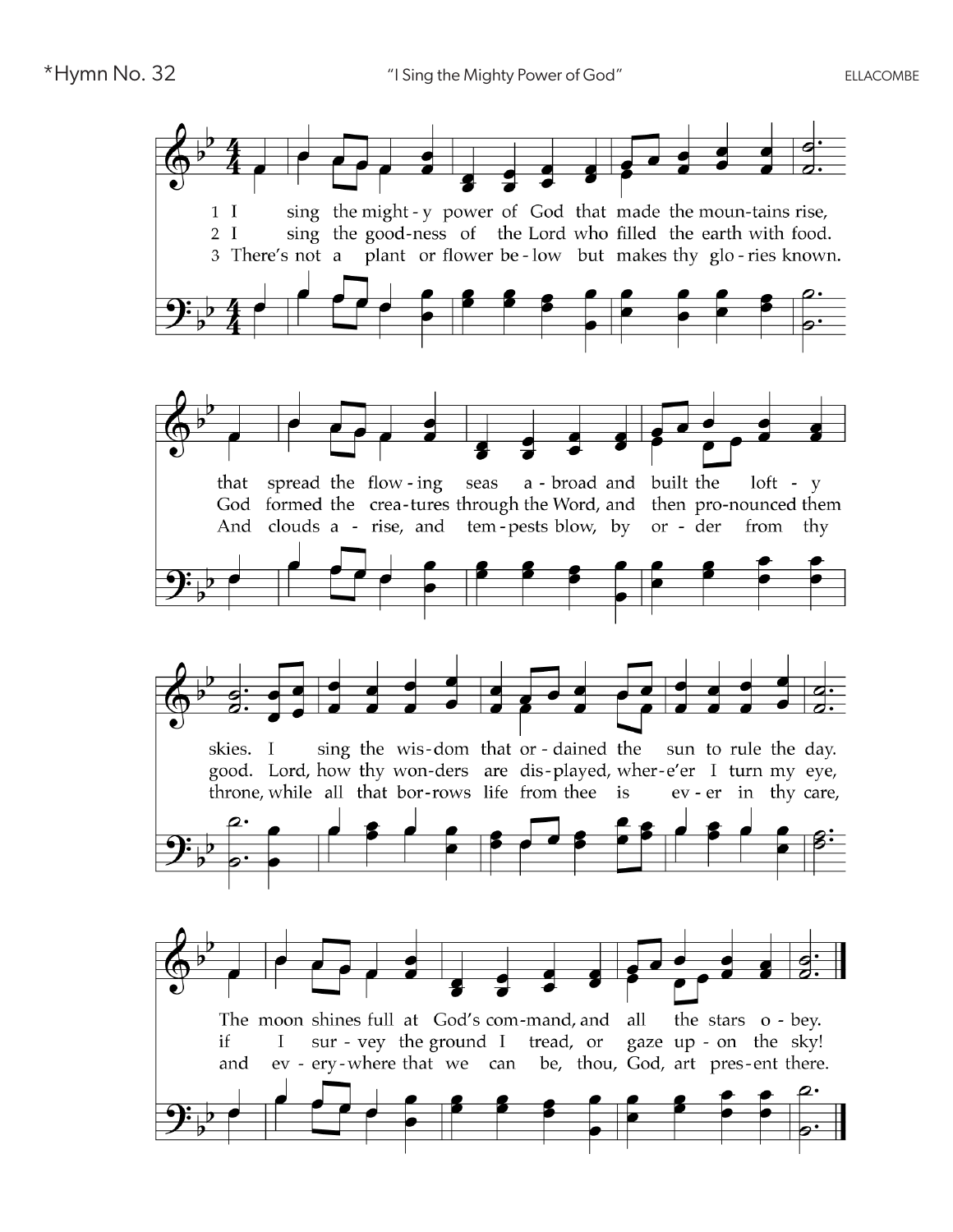## **Confession**

#### Call to Confession The Reverend Anna Dickson

#### Prayer of Confession

Lord, we confess that we too often see prayer as a fail-safe rather than a necessity, a privilege, and an act of worship. As such, we tend to practice it most often when we are in need. By your Holy Spirit, help us to more fully understand this spiritual practice. Help us to recognize the necessity of it, and the awe and wonder it should inspire in us as we talk with you.

#### Assurance of Pardon

One: Friends, believe the good news.

All: In Jesus Christ we are forgiven.

#### \*Response to Pardon (Hymn No. 581) GLORIA PATRI

Glory be to the Father, and to the Son, and to the Holy Ghost; as it was in the beginning, is now, and ever shall be, world without end. Amen, amen.

# **Sacrament of Baptism**

Sacrament of Baptism Savannah Sloane Thompson \*Apostles' Creed

I believe in God the Father Almighty, maker of heaven and earth. And in Jesus Christ his only Son our Lord: who was conceived by the Holy Ghost, born of the Virgin Mary, suffered under Pontius Pilate, was crucified, dead, and buried; he descended into hell; the third day he rose again from the dead; he ascended into heaven, and sitteth on the right hand of God the Father Almighty; from thence he shall come to judge the quick and the dead. I believe in the Holy Ghost; the holy catholic Church; the communion of saints; the forgiveness of sins; the resurrection of the body; and the life everlasting. Amen.

*First Church is on hiatus for the summer. Children will return to their seats after the baptism to worship with their families.*

The 11 a.m. service is televised over WAXN-TV, Channel 64 this morning and streamed live at www.firstpres-charlotte.org and on Facebook Live.

The FPC Sanctuary Choir is grateful to join voices with the FUPC Praise Team for this morning's anthems.

Savvy is the daughter of Blair and Ben Thompson.

The Elder assisting with the baptism today is Margaret Rainey.

The flowers are given to the glory of God and in memory of Dr. and Mrs. A.J. Alexander and Dr. Alex Alexander, by Jean Gilcrest.

Part of our offering today goes to the Ten-Cents-a-Meal program, a hunger relief and at-risk youth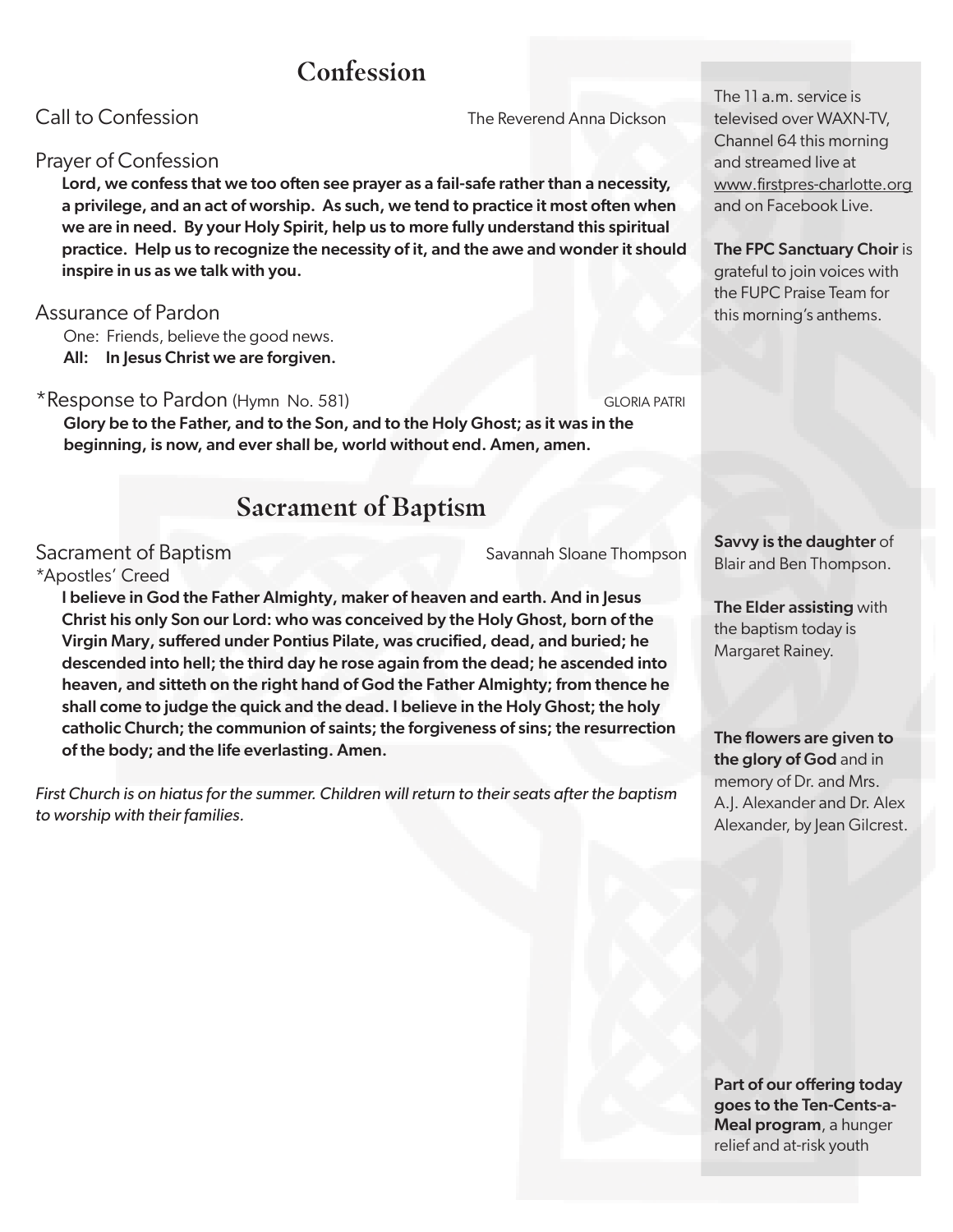# **Proclamation**

### Prayer for Illumination

Scripture Psalm 86:8-10 (NKJV)

*Among the gods there is none like You, O Lord; Nor are there any works like Your works. All nations whom You have made Shall come and worship before You, O Lord, And shall glorify Your name. For You are great, and do wondrous things; You alone are God.*

Anthem Thow Great Thou Art" arr. Eric Nelson arr. Eric Nelson

*O Lord my God, when I in awesome wonder consider all the worlds thy hands have made, I see the stars, I hear the rolling thunder, thy power throughout the universe displayed. Then sings my soul, my Savior God, to thee: How great thou art! When through the woods and forest glades I wander and hear the birds sing sweetly in the trees, when I look down from lofty mountain grandeur and hear the brook and feel the gentle breeze, then sings my soul, my Savior God, to thee: How great thou art! And when I think that God, his Son not sparing, sent him to die, I scarce can take it in; that on the cross, my burden gladly bearing, he bled and died to take away my sins. Then sings my soul, my Savior God, to thee: How great thou art! When Christ shall come with shout of acclamation and take me home, what joy shall fill my heart! Then I shall bow in humble adoration, and there proclaim: "My God, how great thou art!" Then sings my soul, my Savior God, to thee: How great thou art!* 

Scripture Psalm 139 (NKJV)

*I will praise You, for I am fearfully and wonderfully made; Marvelous are Your works, And that my soul knows very well.*

Sermon **Example 20** and the series of the Sermon The Reverend Lorenzo Small, Sr.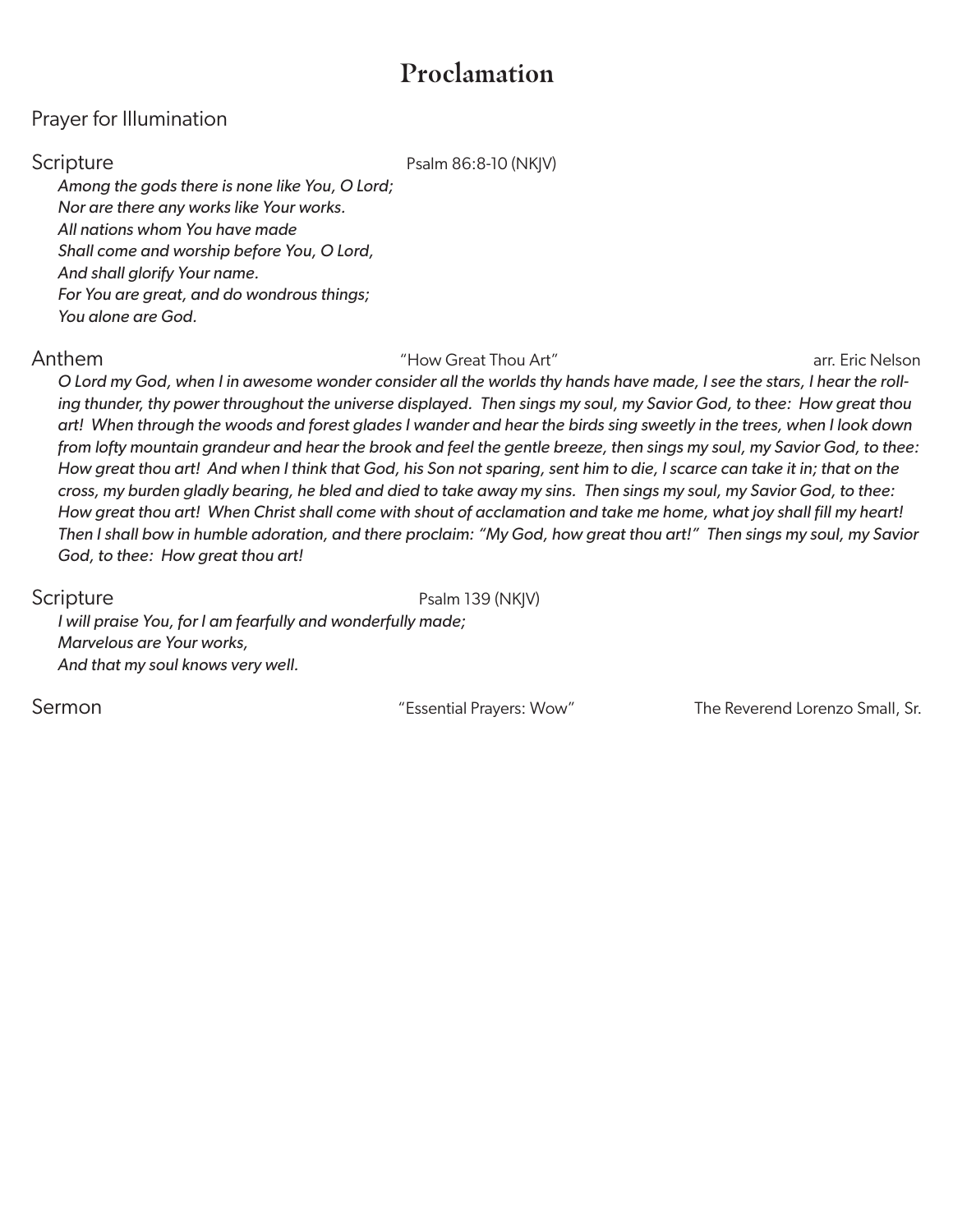

### **Response**

#### Prayers of the People and The Lord's Prayer The Rev. Robert Galloway The Rev. Robert Galloway

Our Father who art in heaven, hallowed be thy name. Thy kingdom come, thy will be done, on earth as it is in heaven. Give us this day our daily bread; and forgive us our debts, as we forgive our debtors; and lead us not into temptation, but deliver us from evil. For thine is the kingdom and the power and the glory, forever. Amen.

Stewardship of Life Middle School Massanetta Commissioning Presentation of Tithes and Offering

#### Offertory Anthem "Look at the World" John Rutter

*Look at the world, ev'rything all around us: look at the world, and marvel ev'ry day. Look at the world: so many joys and wonders, so many miracles along our way. Praise to thee, O Lord, for all creation, give us joyful hearts, that we may see: all the gifts we share, and ev'ry blessing, all things come of thee. Look at the earth bringing forth fruit and flower; look at the sky, the sunshine and the rain; look at the hills, look at the trees and mountains, valley and flowing river, field and plain. Think of the spring, think of the warmth of summer bringing the harvest before the winter's cold. Ev'rything grows, ev'rything has a season, till it is gathered to the Father's fold. Ev'ry good gift, all we need and cherish comes from the Lord in token of his love; we are his hands, stewards of all his bounty; his is the earth, and his the heav'ns above.*

\*Doxology LASST UNS ERFREUEN

Praise God from whom all blessings flow. Praise God all creatures here below: Alleluia! Alleluia! Praise God, the source of all our gifts! Praise Jesus Christ whose power uplifts! Praise the Spirit, Holy Spirit! Alleluia! Alleluia! Alleluia!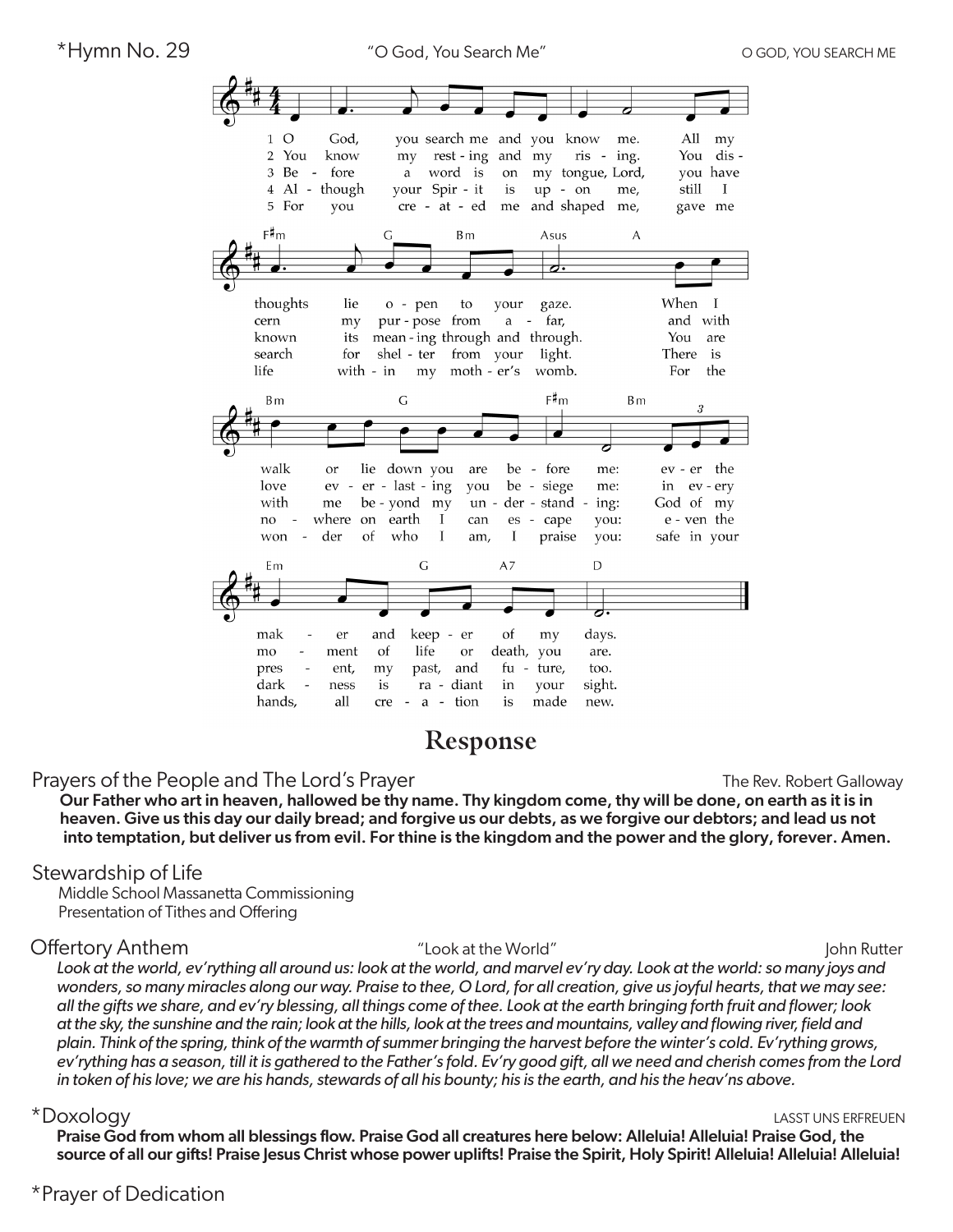# **Sending Forth**

\*Hymn No. 634 To God Be the Glory" The God Be the Glory TO GOD BE THE GLORY

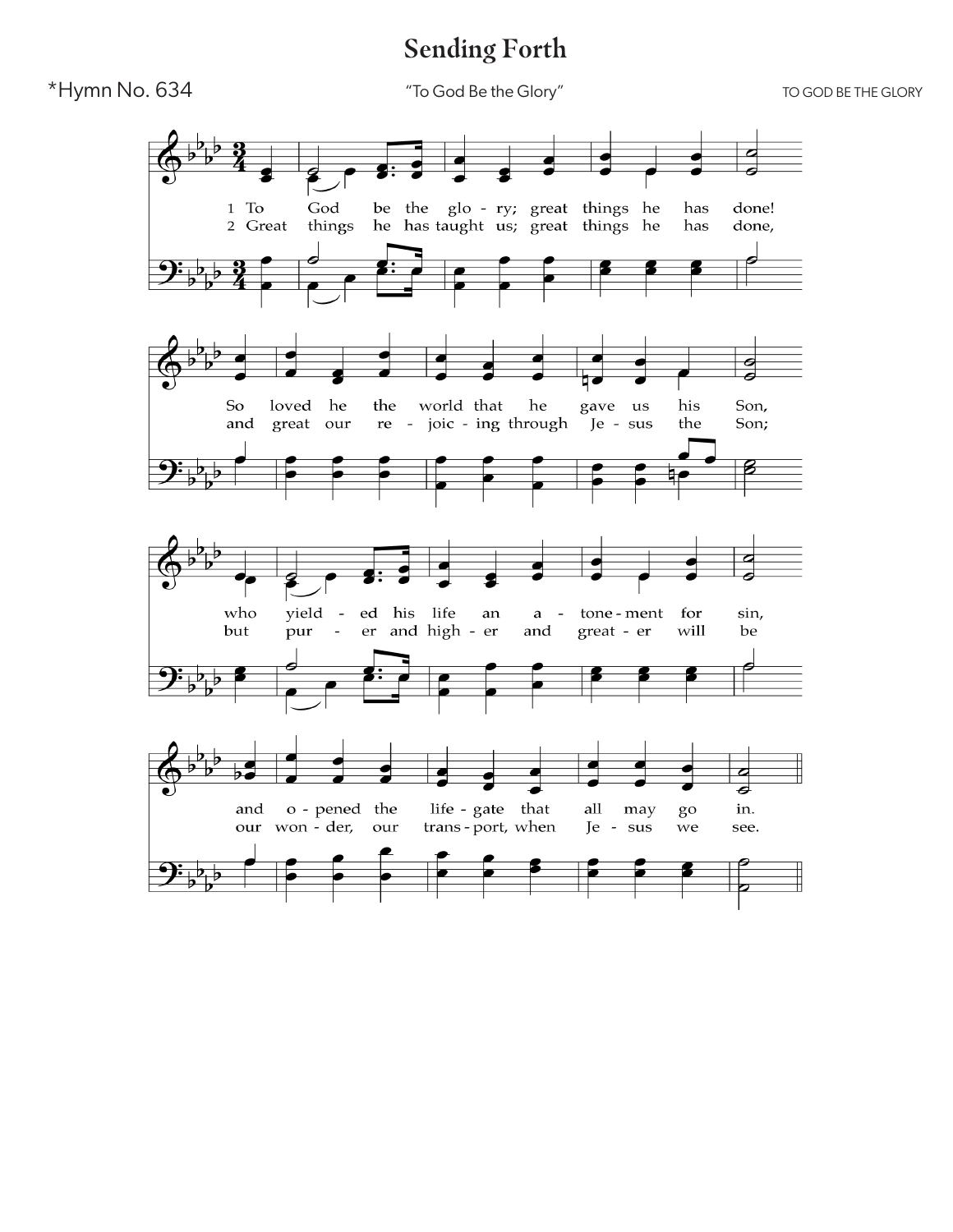

\*Benediction

\*Benediction Response The Communication of the Communication of the Communication of the Communication of the Communication of the Communication of the Communication of the Communication of the Communication of the Communi

Postlude Trumpet Tune in B-flat" Michael McCabe